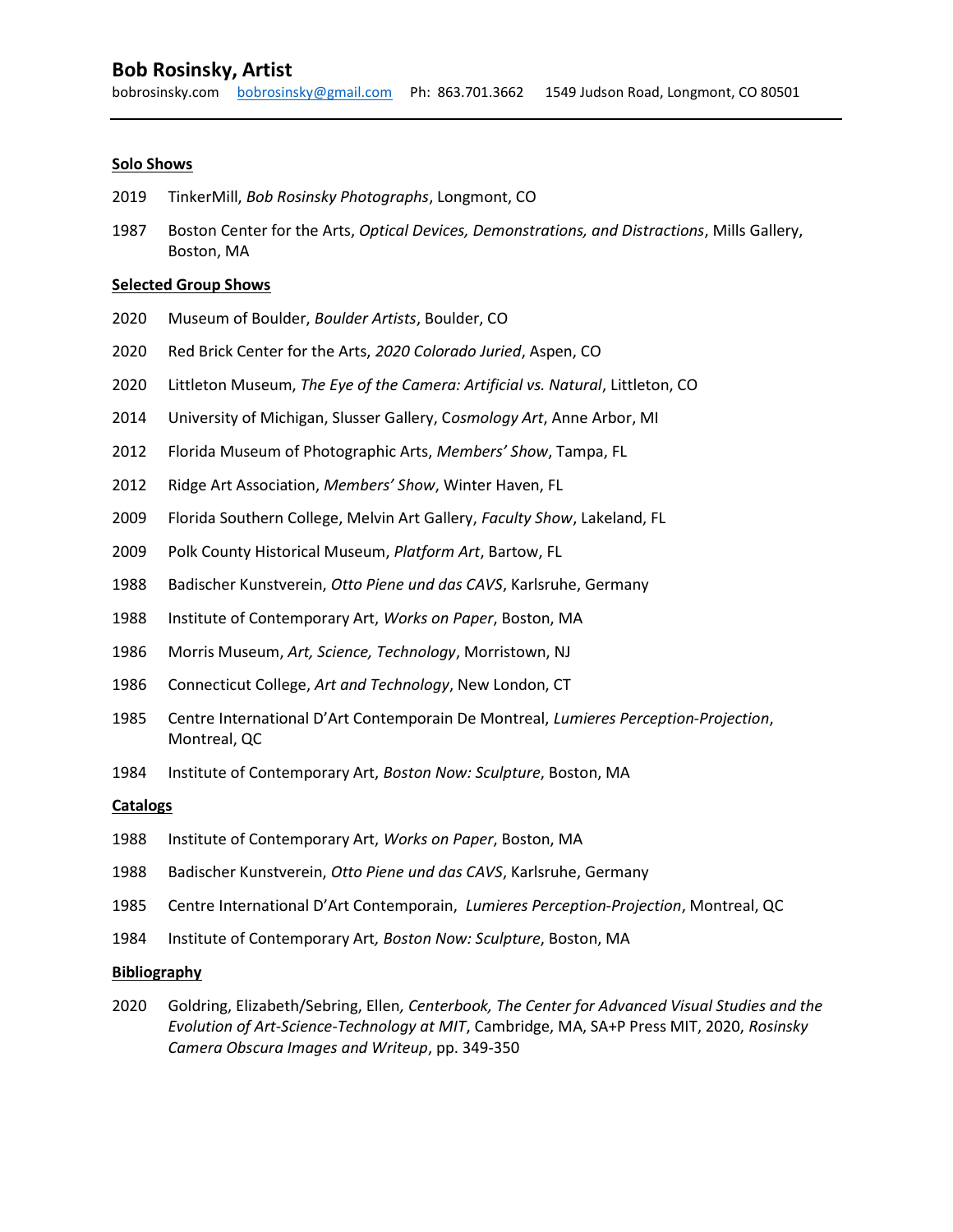2014 Renner, Eric, Pinhole Photography ( $1<sup>st</sup> - 4$ th edition 1987-2014), Focal Press, Rosinsky photo essay: How to Convert an Ordinary Room into a Camera, pp.54

## Online Publications

- 2020 PetaPixel.com, This Photographer Adds UFOs into His Fine Art
- 2016 PetaPixel.com, Review: The Cambo Actar 24mm f/3.5 on a Mirrorless Camera
- 2015 The Online Photographer, The E-M5 Mark II: Dissenting Opinion (Shell Station)
- 2011 PetaPixel.com, Restoring a Tintype Photo from the 1870s
- 2011 The Online Photographer, Tintype Restoration
- 2011 The Online Photographer, A Tip: Never Have One Wedding Photo in Your Portfolio

# Awards

- 2021 Life Framer International Photography Competition, Prism, London, England
- 2012 Ridge Art Association, 2<sup>nd</sup> Place Restless Legs, Winter Haven, FL
- 2009 Polk County Platform Art, 1<sup>st</sup> Place, Triptychs, Bartow, FL
- 1985 MIT Council for the Arts, Cambridge, MA
- 1983 Gyorgy Kepes Fellowship Prize, MIT, Cambridge, MA
- 1982 Ethel Morrison Vanderlip Award, Minneapolis College of Art and Design, Minneapolis, MN
- 1981 Full Tuition Merit Scholarship, Minneapolis College of Art and Design, Minneapolis, MN

### Gallery Representation

- 2019 Seven North, 2016—2019, St. Petersburg, FL
- 2013 Visual Concepts, 2013—2013, Lakeland, FL

### Independent Educator

- 2021 Digital Photography Printing, Longmont Public Media, Longmont, CO
- 2020 Photographing Small Products and Prototypes, TinkerMill, Longmont, CO
- 2018 Analog to Digital Workflow, TinkeriIll, 2018—present, Longmont, CO,
- 2012 Dog Photography Workshops, Top Dog Imaging, Lakeland, FL
- 2012 Dog Photography Workshop, TYE Studios, Miami, FL
- 2012 Photographing Dogs, Florida Museum of Photographic Arts, Tampa, FL
- 2012 Dog Photography Weekend Workshop, Rockbrook, Omaha, NE
- 2012 Still Life Photography Workshop, Florida Museum of Photographic Arts, Tampa, FL